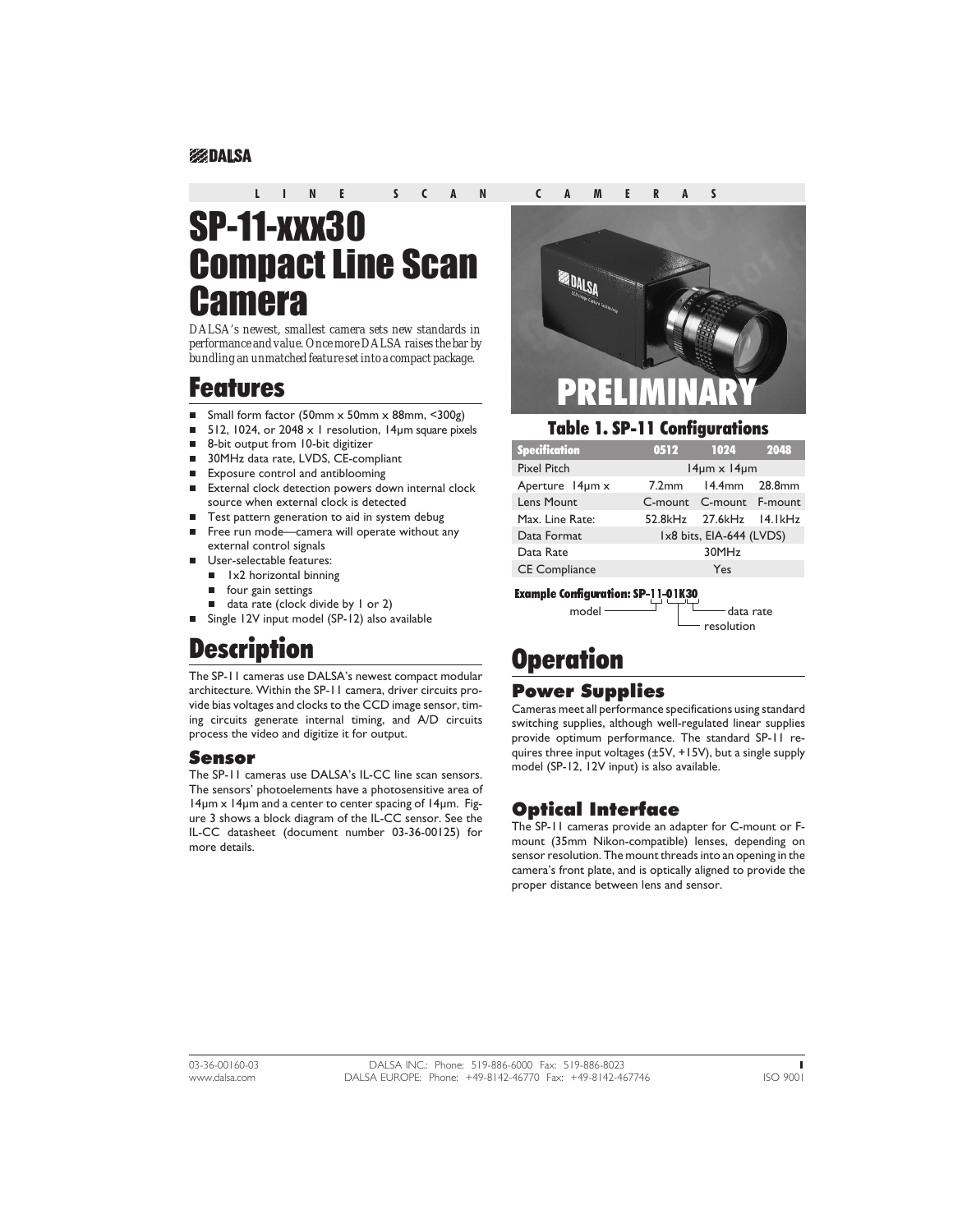

## Electrical Interface

All connectors are on the camera rear plate. The standard SP-11 uses Hirose HR10A series 6-pin circular connector for power and a MDR36 (mini D-shell) for data and control signals. Data, clocking, and control signals use the EIA-644 (LVDS) standard for data transmission.

## Input Control Signals

Control signals are differential, requiring complements denoted with a "B" suffix (e.g. BIN, BINB). All inputs are optional and default to logic high.

Most applications will use an EXSYNC input to control line rate, but the SP-11 can operate in "free-run mode" in which it outputs data without requiring any inputs.

## Table 2. EXSYNC and PRIN

#### **EXSYNC and PRIN are used together, as outlined below.**

| <b>EXSYNC</b>                                   | <b>PRIN</b>                          | <b>Camera Operation</b>                                                                                                                                                                                                                                          |
|-------------------------------------------------|--------------------------------------|------------------------------------------------------------------------------------------------------------------------------------------------------------------------------------------------------------------------------------------------------------------|
| Supplied from<br>external source<br>(Min 300Hz) | Disabled or<br>unconnected<br>(high) | Edge Mode:<br><b>EXSYNC</b> falling edge triggers line<br>readout. Camera integrates incident light<br>from the falling edge of EXSYNC to the<br>next falling edge of EXSYNC.                                                                                    |
| Supplied from<br>external source<br>(Min 300Hz) | <b>Fnabled</b><br>(low)              | Level Mode:<br><b>EXSYNC</b> falling edge triggers line<br>readout. Camera integrates incident light<br>while EXSYNC is high (from rising edge<br>of EXSYNC to falling edge of EXSYNC).<br>While EXSYNC is low, the camera does not<br>integrate incident light. |
| Unconnected*                                    | Disabled or<br>unconnected<br>(high) | Free Run Mode-<br>Camera operates at maximum line rate<br>until it receives an EXSYNC edge. No<br>exposure control.                                                                                                                                              |
| Unconnected*                                    | <b>Fnabled</b><br>(low)              | Free Run Mode:<br>Camera operates at maximum line rate<br>until it receives an EXSYNC edge. Each<br>line is only exposed for $\sim$ 400ns.                                                                                                                       |

\* Free run is disabled when the camera receives an EXSYNC edge. The camera will not free run again until it is powered off and on again.

## Table 3. Control Signals

**These control inputs can be used independently of each other.**

| <b>MCLK</b>  | Unconnected                         | Internal MCLK controls pixel rate<br>(30MHz)                                    |                  |  |
|--------------|-------------------------------------|---------------------------------------------------------------------------------|------------------|--|
|              | Supplied<br>externally              | MCLK controls pixel rate (maximum<br>30MHz)                                     |                  |  |
| <b>SPEED</b> | <b>Unconnected</b><br>or High       | Pixel rate $=$ MCLK rate                                                        |                  |  |
|              | l ow                                | Pixel rate $=$ MCLK/2                                                           |                  |  |
| <b>BIN</b>   | Unconnected<br>or High              | No binning                                                                      |                  |  |
|              | l ow                                | Camera combines the charge<br>collected by two horizontally<br>adjacent pixels. |                  |  |
| <b>GAIN</b>  |                                     | <b>GAIN1</b> High or<br>Unconnected                                             | <b>GAIN1 Low</b> |  |
|              | <b>GAINO High or</b><br>Unconnected | 8x (default)                                                                    | 4x               |  |
|              | <b>GAINO Low</b>                    | 2x                                                                              | lx               |  |

## Output Signals

These signals indicate when data is valid, allowing you to clock the data from the camera to your acquisition system:

### Clocking Signal Indicates

STROBE (rising edge)

LVAL (high) Outputting valid line<br>
STROBE (rising edge) Valid data

#### **Digital Data**

The SP-11 digitizes to 10 bits and outputs the most significant 8 bits in LVDS format on a MDR36 connector.

After the end of each valid line, the camera outputs two isolation pixels and four test pattern pixels. These pixels alternate between 10101010 and 01010101 (eg. 170, 85, 170, 85).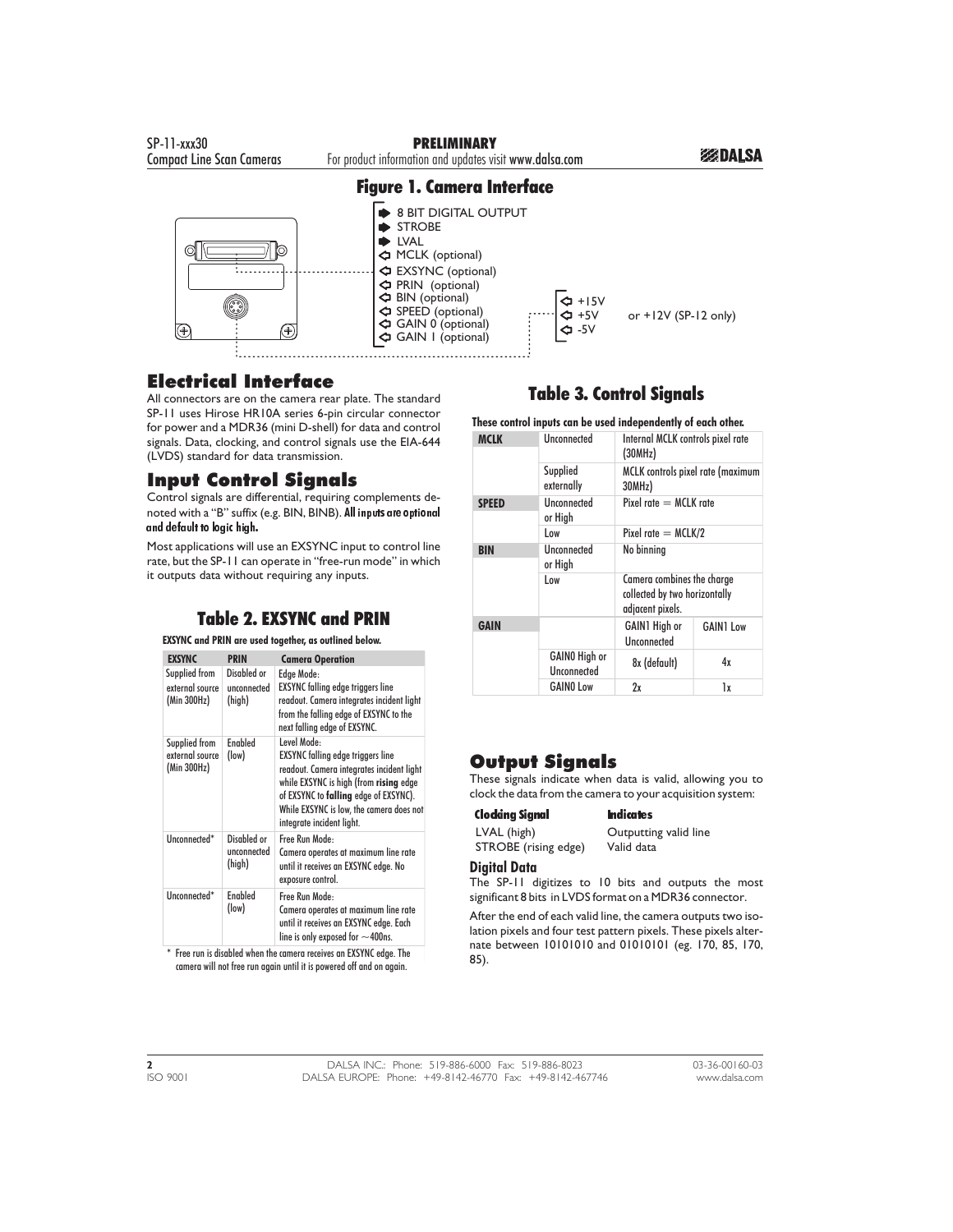PRELIMINARY SP-11-xxx30<br>Ition and updates visit www.dalsa.com Compact Line Scan Cameras

|                          | <b>Power Connector</b>                                                         |                                         | Pin<br>Signal                                  | Current                            |                                                                                                                                                               |                 |
|--------------------------|--------------------------------------------------------------------------------|-----------------------------------------|------------------------------------------------|------------------------------------|---------------------------------------------------------------------------------------------------------------------------------------------------------------|-----------------|
| 1<br>$\overline{2}$<br>3 | <b>Mating Part: HIROSE</b><br><b>HR10A-7P-6S</b>                               | 1<br>$\overline{2}$<br>3<br>4<br>5<br>6 | $+5V$<br>$+5V$<br>$+15$<br>$-5V$<br>GND<br>GND | 600mA<br>80 <sub>m</sub> A<br>80mA | Camera meets all performance<br>specifications using standard<br>switching power supplies.<br><b>Voltage Input Tolerance:</b><br>$\pm$ 250mV on all supplies. |                 |
|                          | <b>Control &amp; Data Connector</b>                                            |                                         |                                                |                                    |                                                                                                                                                               |                 |
| 18<br>36                 |                                                                                |                                         |                                                | 1<br>19                            | All data and control signals use<br>EIA-644 (LVDS) format.                                                                                                    |                 |
|                          | Mating Part: 3M 10136-6000EC series<br>Cable: 26AWG 100W shielded twisted pair |                                         |                                                |                                    |                                                                                                                                                               |                 |
| Pin                      | <b>Signal</b>                                                                  | Pin                                     | Signal                                         | <b>Description</b>                 |                                                                                                                                                               | <b>Default</b>  |
| 1                        | SPEED                                                                          | 19                                      | <b>SPEEDB</b>                                  | Controls data rate                 |                                                                                                                                                               | 30MHz           |
| 2                        | <b>GAINO</b>                                                                   | 20                                      | <b>GAINOB</b>                                  | Controls gain                      |                                                                                                                                                               | High            |
| 3                        | Future use                                                                     | 21                                      | Future use                                     |                                    | Not used: Do not connect                                                                                                                                      |                 |
| 4                        | <b>GAIN1</b>                                                                   | 22                                      | <b>GAIN1B</b>                                  | Controls gain                      |                                                                                                                                                               | High            |
| 5                        | <b>MCLK</b>                                                                    | 23                                      | <b>MCLKB</b>                                   |                                    | Controls master clock frequency                                                                                                                               | 30MHz           |
| 6                        | <b>PRIN</b>                                                                    | 24                                      | <b>PRINB</b>                                   | Exposure control                   |                                                                                                                                                               | <b>Disabled</b> |
| 7                        | <b>EXSYNC</b>                                                                  | 25                                      | <b>EXSYNCB</b>                                 |                                    | Controls line rate/exposure time                                                                                                                              | Free run        |
| 8                        | <b>BIN</b>                                                                     | 26                                      | <b>BINB</b>                                    |                                    | Controls pixel binning (summing)                                                                                                                              | <b>Disabled</b> |
| 9                        | D7                                                                             | 27                                      | D7B                                            |                                    |                                                                                                                                                               |                 |
| 10                       | D6                                                                             | 28                                      | D6B                                            |                                    |                                                                                                                                                               |                 |
| $\overline{11}$          | D <sub>5</sub>                                                                 | 29                                      | D <sub>5</sub> B                               |                                    |                                                                                                                                                               |                 |
| 12                       | D <sub>4</sub>                                                                 | 30                                      | D <sub>4</sub> B                               | Data bits                          |                                                                                                                                                               |                 |
| 13                       | D <sub>3</sub>                                                                 | 31                                      | D <sub>3</sub> B                               |                                    |                                                                                                                                                               |                 |
| 14                       | D <sub>2</sub>                                                                 | 32                                      | D <sub>2</sub> B                               |                                    |                                                                                                                                                               |                 |
| 15                       | D1                                                                             | 33                                      | D <sub>1</sub> B                               |                                    |                                                                                                                                                               |                 |
| 16                       | D <sub>0</sub>                                                                 | 34                                      | D <sub>0</sub> B                               |                                    |                                                                                                                                                               |                 |
| 17                       | <b>STROBE</b>                                                                  | 35                                      | <b>STROBEB</b>                                 |                                    | Pixel clock; data valid on rising edge                                                                                                                        | . Outputs       |
| 18                       | LVAL                                                                           | 36                                      | <b>LVALB</b>                                   |                                    | Pixel data valid during logic high state                                                                                                                      |                 |

# Figure 2. SP-11 Connector Pinouts

**Notes on Operation (for full detail, see the Camera User's Manual)**

1. All control signals are OPTIONAL and default to logic high state when unconnected.

2. Long unterminated cables can act as antennae, causing spurious inputs. DALSA recommends tying unused inputs to known states using using differential drivers or resisitive networks.

3. Max. operating temperature is 50°C ambient.

4. Free run is disabled when the camera receives an EXSYNC edge. The camera will not free run again until it is powered off and on again.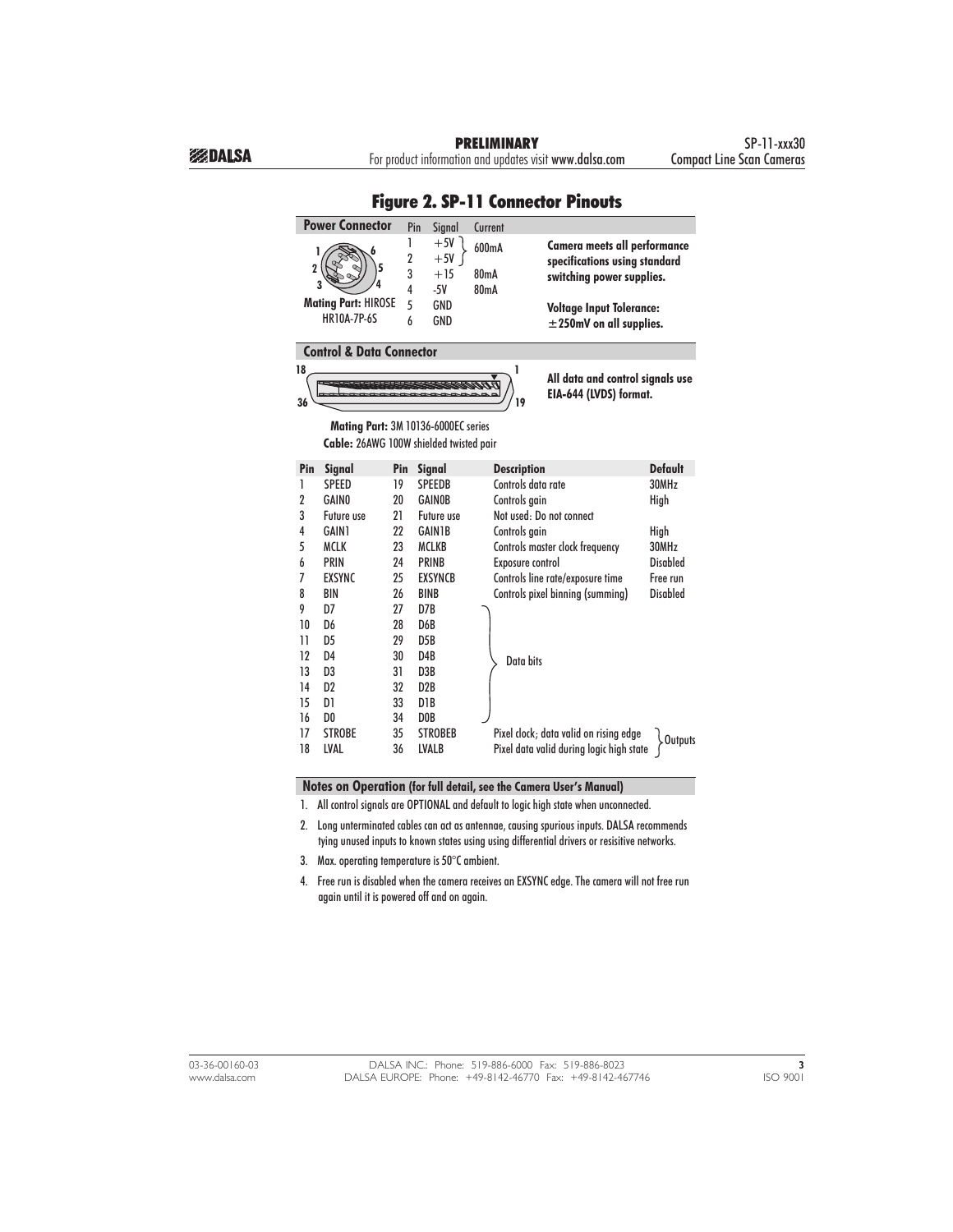# Figure 3. Mechanical Dimensions

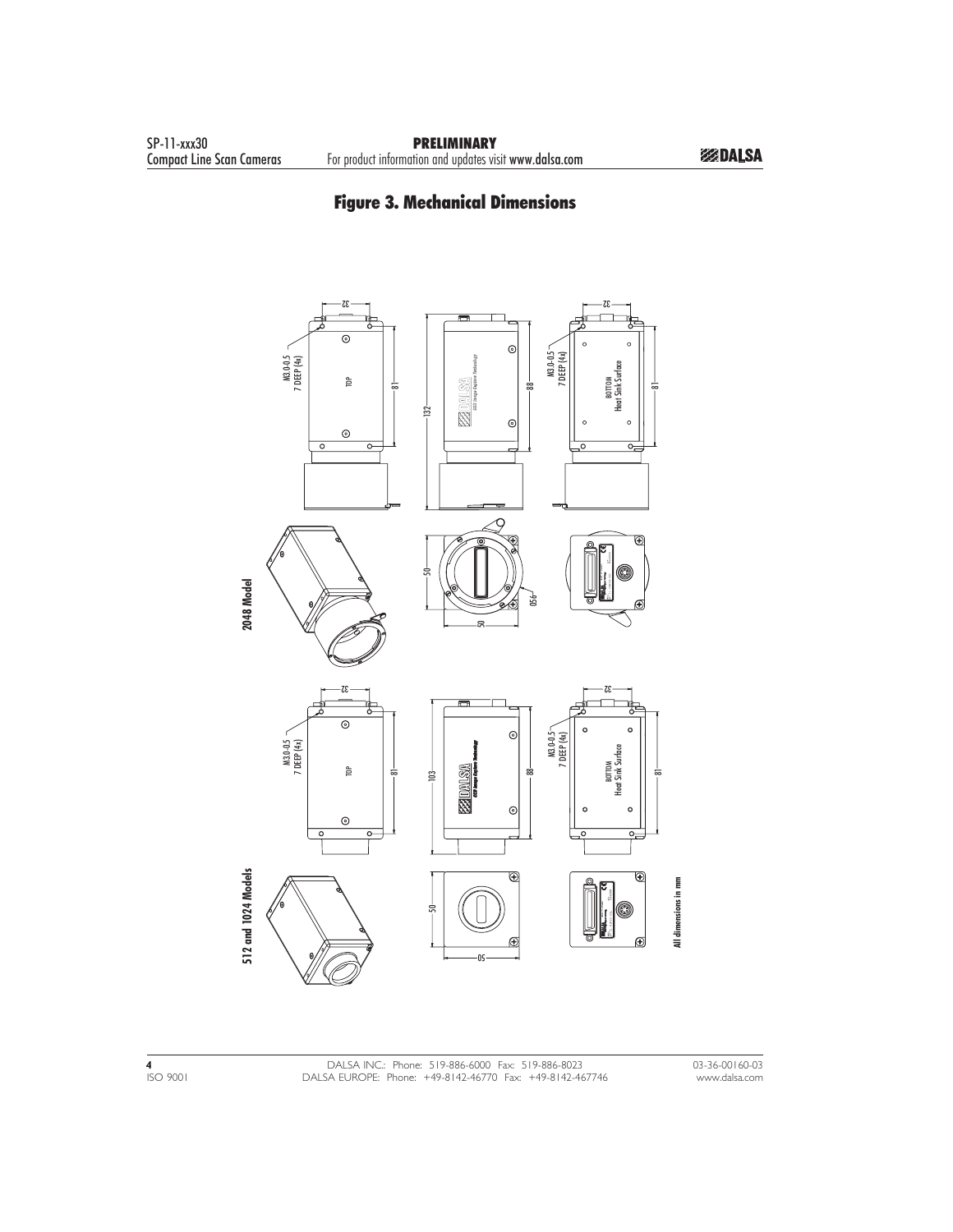For product information and updates visit www.dalsa.com

| <b>Calibration Conditions</b>           | <b>Units</b>            | <b>Setting</b> | <b>Range</b>            |                |      |                 |                 | <b>Notes</b>   |
|-----------------------------------------|-------------------------|----------------|-------------------------|----------------|------|-----------------|-----------------|----------------|
|                                         |                         |                | Min.                    | Max.           |      |                 |                 |                |
| Data Rate                               | <b>MHz</b>              | 30             | 30                      | 30             |      |                 |                 |                |
| Line Rate                               | <b>kHz</b>              | 3.5            | 3.5                     | 3.5            |      |                 |                 |                |
| Saturation Output Amplitude             | DN                      | 246            | 240                     | 254            |      |                 |                 |                |
| Saturation Light Intensity              | $\mu$ W/cm <sup>2</sup> | 21             |                         |                |      |                 |                 | $\overline{2}$ |
| Responsivity                            | $DN/(n]/cm^2)$          | 40             | 39                      | 41             |      |                 |                 |                |
| +15 Input Voltage                       | Volts                   | 15.0           | 14.9                    | 15.1           |      |                 |                 |                |
| $+5$<br>Input Voltage                   | Volts                   | 5.0            | 4.9                     | 5.1            |      |                 |                 |                |
| -5<br>Input Voltage                     | Volts                   | $-5.0$         | $-5.1$                  | $-4.9$         |      |                 |                 |                |
| <b>Ambient Temperature</b>              | °C                      | 25             | 22                      | 28             |      |                 |                 |                |
| <b>Calibration Mode</b>                 |                         | Default        |                         |                |      |                 |                 | $\overline{4}$ |
| <b>Operating Ranges</b>                 | <b>Units</b>            |                | Min.                    | Max.           |      |                 |                 | <b>Notes</b>   |
| Data Rate                               | <b>MHz</b>              |                | 15                      | 30             |      |                 |                 |                |
| Line Rate 2048 resolution               | kHz                     |                | 0.3                     | 4.1            |      |                 |                 |                |
| Line Rate 1024 resolution               | kHz                     |                | 0.3                     | 27.6           |      |                 |                 |                |
| Line Rate 0512 resolution               | kHz                     |                | 0.3                     | 52.8           |      |                 |                 |                |
| Temperature                             | $^{\circ}$ C            |                | 0                       | 50             |      |                 |                 |                |
| +15 Input Voltage                       | Volts                   |                | 14.5                    | 15.5           |      |                 |                 |                |
| +5 Input Voltage                        | Volts                   |                | 4.75                    | 5.25           |      |                 |                 |                |
| -5 Input Voltage                        | Volts                   |                | $-5.25$                 | $-4.75$        |      |                 |                 |                |
| Responsivity                            | $DN/(n]/cm^2)$          |                | 5                       | 40             |      |                 |                 | 5              |
| Nominal Gain Range                      |                         |                | $\mathsf{I}\mathsf{x}$  | 8x             |      |                 |                 | 5              |
| <b>Specification</b>                    | <b>Units</b>            |                | <b>Min Gain</b>         |                |      | <b>Max Gain</b> |                 | <b>Notes</b>   |
|                                         |                         | Min.           | Typ.                    | Max.           | Min. | Typ.            | Max.            |                |
| Saturation Output Amplitude             | DN                      |                |                         | 255            |      |                 | 255             |                |
| Photoresponse Non Uniformity (PRNU)     |                         |                |                         |                |      |                 |                 |                |
| PRNU, Exposure Control Disabled, Global | DN                      |                | 6                       | 4              |      | $\overline{7}$  | 16              | $\mathbf{I}$   |
| PRNU, Exposure Control Enabled, Global  | DN                      |                | 9                       | 18             |      | 16              | 28              | 1,6            |
| PRNU, Exposure Control Disabled, Local  | DN                      |                | $\overline{\mathbf{4}}$ | 9              |      | 5               | $\overline{10}$ | $\mathbf{I}$   |
| PRNU, Exposure Control Enabled, Local   | <b>DN</b>               |                | $\overline{7}$          | 4              |      | 12              | 20              | 1,6            |
| Fixed Pattern Noise (FPN)               |                         |                |                         |                |      |                 |                 |                |
| FPN, Exposure Control Disabled, Global  | DN                      |                | 0.6                     | $\overline{2}$ |      | 3               | 7               |                |
| FPN, Exposure Control Enabled, Global   | DN                      |                | 5                       | 10             |      | $\mathbf{H}$    | 18              | 6              |
| DC Offset, Exposure Control Disabled    | DN                      |                | $\overline{\mathbf{4}}$ |                |      | 6               |                 |                |
| DC Offset, Exposure Control Enabled     | <b>DN</b>               |                | 12                      |                |      | 24              |                 |                |
| Random Noise, pk-pk                     | DN                      |                | $\overline{2}$          | 3              |      | $\overline{7}$  | 12              | 7              |
| Random Noise, rms                       | DN                      |                | 0.5                     | 0.6            |      | 1.3             | 2               | $\overline{7}$ |
| Dynamic Range                           | Ratio                   |                | 480                     |                |      | 180             |                 | $\overline{7}$ |
| Noise Equivalent Exposure (NEE)         | $p$ /cm <sup>2</sup>    |                | 100                     |                |      | 32.5            |                 | 7              |
| Sauturation Equivalent Exposure (SEE)   | $n$ /cm <sup>2</sup>    |                | 48.4                    |                |      | 6               |                 | $\overline{7}$ |
| Supply current +15V                     | mA                      |                | 65                      | 80             |      | 65              | 80              |                |
| Supply current +5V                      | mA                      |                | 520                     | 600            |      | 520             | 600             | 3              |
| Supply current -5V                      | mA                      |                | 65                      | 80             |      | 65              | 80              |                |

# Table 4. SP-11 Performance Specifications

Notes: see next page.